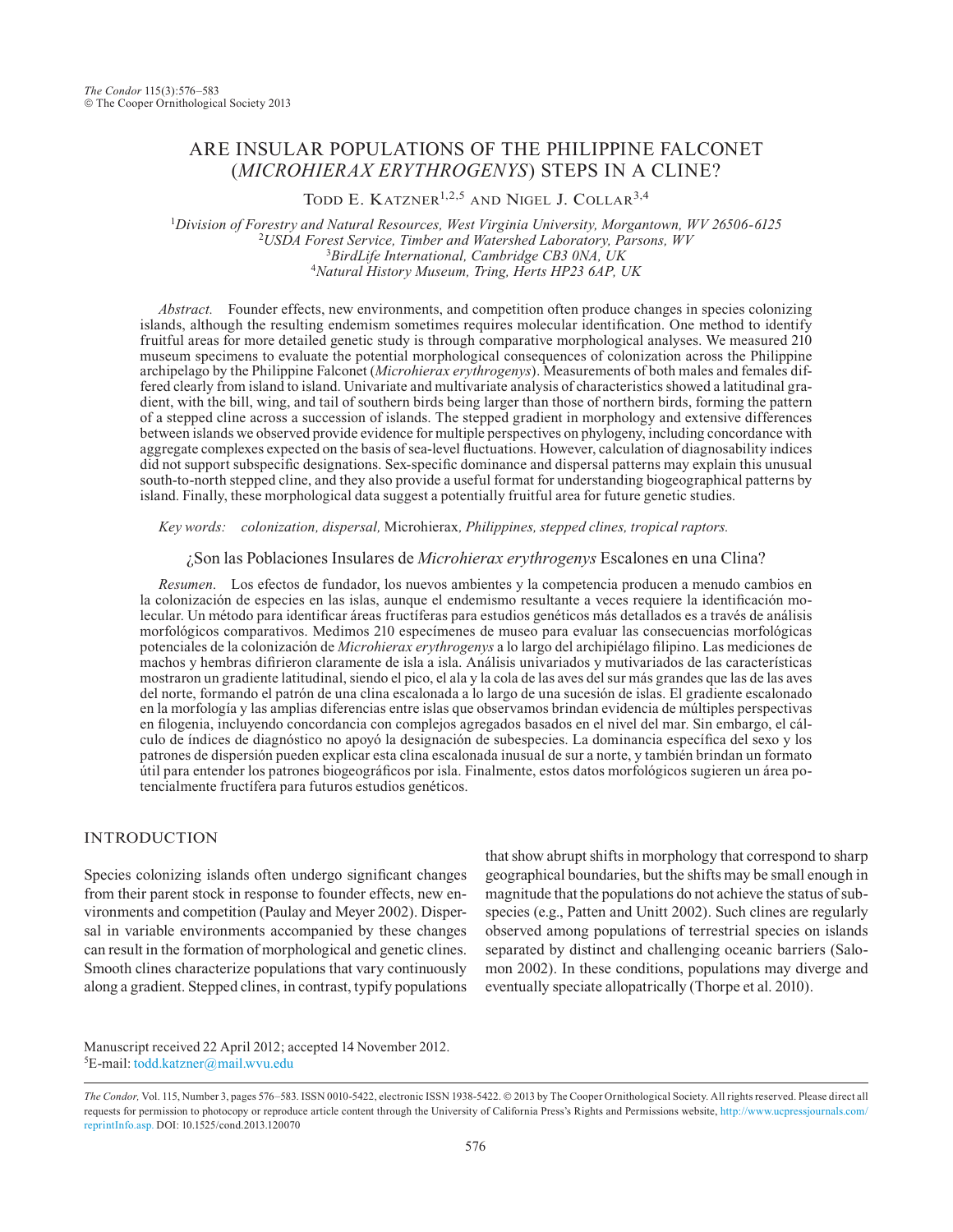In Pacific archipelagos, the consequences of these processes of colonization and diversification are poorly understood. Recent work across taxa has suggested that the Philippine Islands may contain high numbers of so-called cryptic species, morphologically similar but genetically distinct (Lohman et al. 2010). This finding is important because the Philippines are a hotspot of biodiversity and their unique species are also highly imperiled (Catibog-Sinha and Heaney 2006). In the Philippines, studies of phylogenetic relationships within species groups show a surprising taxonomic diversity (Jones and Kennedy 2008, Moyle et al. 2011). However, even the most detailed of these studies (Lohman et al. 2010) focused on only seven species of passerines not endemic to Philippines, leaving large taxonomic groups unevaluated.

The Philippine Falconet (*Microhierax erythrogenys*) is a forest-dwelling raptor endemic to the Philippine archipelago, where it is known from the islands of Bohol, Calicoan, Catanduanes, Cebu, Leyte, Luzon, Mindanao, Mindoro, Negros, and Samar (Dickinson et al. 1991), with the recent addition of Panay (M. Lagerqvist, pers. obs.). The nominotypical subspecies *M. e. erythrogenys* is found on the northern Philippine islands (Bohol, Catanduanes, Luzon, Mindoro, and Negros). Southern populations (those on Calicoan, Cebu, Leyte, Mindanao, and Samar, although curiously not on Bohol) have been widely recognized as constituting a separate subspecies *M. e. meridionalis* (McGregor 1909–1910, Peters 1931, Stresemann and Amadon 1979, Dickinson et al. 1991, Clark 1994, Kennedy et al. 2000, Dickinson 2003, Clements 2007).

Ogilvie-Grant (1897) based the original description of *M. e. meridionalis* on two morphological characteristics, greater size in both sexes and all-black rather than white-barred inner webs of the primaries in males. McGregor (1909–1910) pointed out that the latter character is "due to immaturity" and that adult males of both subspecies possess all-black primaries. The disjunction in size between the northern and southern specimens of the Philippine Falconet prompted Peterson (2006) to suggest that two species might be involved. Initial review recognized no species-level differentiation owing to inconstant and peculiar patterns in both plumage and distribution (Ferguson-Lees and Christie 2001), although more recent work tentatively supported this position (Collar 2007).

Although genetics is an essential component of modern taxonomic studies, morphology is still important, especially because it can identify directions for future study. The specific goals of our study were (1) to use a range of approaches to evaluate the taxonomic status of subpopulations of the Philippine Falconet across a broad swath of its range in the Philippines, with a specific focus on proposed subspecific designations and on differences among islands and island groups, and (2) to evaluate potential mechanisms for the patterns we observed. To do this, we examined the morphology of a large sample of museum specimens and analyzed this dataset for possible trends within populations. On the basis of these data we also evaluated historical characterizations of subspecies and inter-island patterns and advance a testable behavioral hypothesis to explain the microevolutionary clinal divergence we observed. Finally, we considered our results in the context of their value as the foundation for future genetic study.

# METHODS

### Measurement of birds

We used digital calipers sensitive to 0.01 mm to measure (in mm) the exposed culmen, unflattened wing, and tail (from tip to point of insertion) of 210 (101 males, 103 female, 6 sex unknown) Philippine Falconets labeled with a provenance. Specimens included all samples with sufficient information from the American Museum of Natural History (AMNH; 25 m, 15 f, 2 u), (British) Natural History Museum (BMNH; 6 m, 14 f, 2 u), Carnegie Museum of Natural History (CM; 3 m, 2 f), Delaware Museum of Natural History (DMNH; 30 m, 34 f, 1 u), Museum of Comparative Zoology (MCZ; 4 m, 6 f), Muséum National d'Histoire Naturelle (MNHN; 2 f), Philippines National Museum (PNM; 22 m, 18 f, 1 u), and United States National Museum of Natural History (USNM; 11 m, 12 f). These specimens were from Luzon (90; 39 m, 48 f, 3 u), Catanduanes (15; 9 m, 6 f), Mindoro (15; 8 m, 7 f), Negros (2; 2 m), Cebu (2; 1 m, 1 f), Samar (20; 9 m, 10 f, 1 u), Leyte (7; 3 m, 4 f ), and Mindanao (59; 30 m, 27 f, 2 u); no specimens were found from either Bohol or Calicoan. Most museum records provided only the island of collection, not the exact collection location on each island.

## Statistical analyses

We used several univariate statistical tools to understand inter-island variability in morphometric traits of the Philippine Falconet in the context of previous univariate assessments of this species. First, we calculated within-island and overall averages and variances for the morphometric measurements we recorded. We did this for all islands, regardless of sample size. Second, focusing only on islands from which we had at least five specimens, we used an analysis of variance to compare differences among islands in measurements of the bill, tail, and wing. When the ANOVA indicated significant differences among islands, we used a conservative multiple comparison (Scheffe's test) to delineate those differences.

We also used two multivariate statistical approaches simultaneously to characterize overall differences among islands in all three measurements. First, we used a multivariate analysis of variance (MANOVA; Wilks' Λ) to compare covariation in mean differences among islands. Second, we used a principal components analysis (PCA) to identify suites of morphometric features that separated birds from different islands. We then used an ANOVA and Scheffe's test to compare differences in factor scores for principal components that accounted for the majority of variability (>40%) within the PCA.

We also evaluated morphological variation (1) between the two putative subspecies (as defined in the introduction);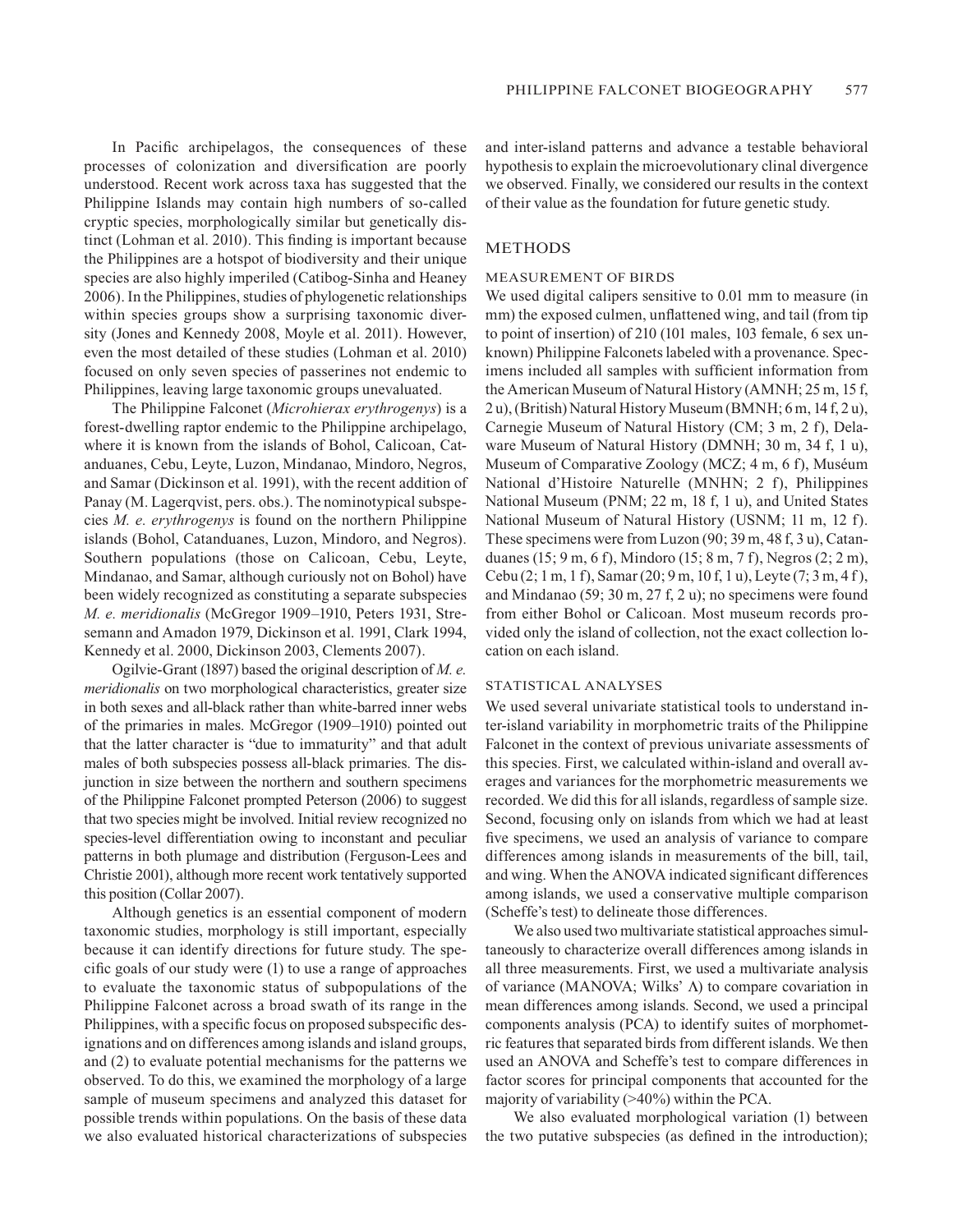(2) within each subspecies, among islands; and (3) among the seven predicted "Philippine aggregate island complexes" (PAICs; Heaney 1985, Evans et al. 2003). In this case the analytical tools we used (ANOVA on single traits, MANOVA and a PCA on multiple traits with an ANOVA on factor scores) were the same as in the preceding analyses but the treatment groups were subspecies, islands within those subspecies, or the three PAICs for which we had data sufficient for comparison.

Finally, we used a *D* statistic (Patten and Unitt 2002) to evaluate the diagnosability of the currently described subspecies. We calculated *D* statistics in a univariate manner, for each of the three morphological characteristics we measured: bill, wing, and tail.

For statistical analyses we used SAS version 9.2 (SAS Institute, Inc., Cary, NC) or a spreadsheet (Microsoft Excel 2007).

### RESULTS

#### Individual morphometric traits

There were clear differences among islands in measurements of both male and female Philippine Falconets (Table 1). These differences generally followed a south–north gradient, with southern birds being larger and northern birds smaller. Furthermore, these trends followed a remarkably consistent pattern of small changes between most islands,

resulting in an extended, gently stepped cline. Interestingly, birds from islands that overlap latitudinally (Mindoro, Luzon, and Catanduanes) are less distinct, thus generally supporting the cline concept (smaller steps between less geographically separated sites).

Measurements of females from islands for which the sample exceeded 5 were different (bill:  $F_{4,89} = 21.89, P \le 0.0001$ ; wing: *F*4,89 = 6.08, *p* = 0.0002; tail: *F*4,89 = 10.97, *p* < 0.0001). Scheffe's tests for females' bill and tail lengths supported the south–north gradient in morphology (Table 1). The same test was unable to detect differences among islands in wing length of females.

Measurements of males from islands for which the sample exceeded 5 were also different (bill:  $F_{4,87}$  = 35.59, *p* < 0.0001; wing:  $F_{4.87} = 13.22$ ,  $P < 0.0001$ ; and tail:  $F_{4.87} = 16.39$ ,  $P \le 0.0001$ ). Scheffe's test for differences in males' bill size suggested strong differences, grouping Mindanao and Samar together and separate from all other islands (Table 1). This test also supported the inter-island differences that create the south–north gradient in morphology for differences in males' wing chord and tail length.

# Covariation among suites of morphometric **CHARACTERISTICS**

When all characteristics were considered together, the morphometrics of the Philippine Falconet, both females  $(F_{12,230,47} =$ 

TABLE 1. Measurements (mean  $\pm$  SD) of female and male Philippine Falconets by island. Islands are organized generally north to south, with Catanduanes grouped with Samar and Leyte. Groupings designated by capital letters are according to the output of a post-hoc comparison (Scheffe's test); islands for which *n* ≤ 5 were not compared.

| Island      | $\boldsymbol{n}$ | Bill                            | Wing                           | Tail                          |
|-------------|------------------|---------------------------------|--------------------------------|-------------------------------|
| Females     |                  |                                 |                                |                               |
| Luzon       | 46               | $11.61 \pm 0.58$ <sup>Z</sup>   | $108.22 \pm 4.00^{\text{X}}$   | $66.09 \pm 3.67$ <sup>Y</sup> |
| Mindoro     | 7                | $12.00 \pm 1.00^{Y,Z}$          | $110.14 \pm 6.04^X$            | $67.86 \pm 3.46^{X,Y}$        |
| Catanduanes | 6                | $12.16 \pm 0.75^{Y,Z}$          | $109.16 \pm 1.72$ <sup>X</sup> | $68.00 \pm 2.90^{X,Y}$        |
| Samar       | 10               | $12.80 \pm 0.42^{X,Y}$          | $111.80 \pm 5.49^{\text{X}}$   | $67.50 \pm 3.86^{X,Y}$        |
| Leyte       | $\overline{4}$   | $13.00 \pm 0.00$                | $111.75 \pm 4.11$              | $66.75 \pm 2.87$              |
| Cebu        | $\mathbf{1}$     | $13.00 \pm 0.00$                | $117.00 \pm 0.00$              | $70.00 \pm 0.00$              |
| Mindanao    | 27               | $13.19 \pm 0.88$ <sup>X</sup>   | $113.81 \pm 5.41^{\text{X}}$   | $71.56 \pm 3.46^{\text{X}}$   |
| Grand mean  | 7                | $12.53 \pm 0.23$                | $111.70 \pm 1.13$              | $68.25 \pm 0.72$              |
| Males       |                  |                                 |                                |                               |
| Luzon       | 39               | $10.64 \pm 0.58$ <sup>Y</sup>   | $103.13 \pm 3.67$ <sup>Y</sup> | $62.54 \pm 2.94$ <sup>Y</sup> |
| Mindoro     | 8                | $11.14 \pm 0.69^{\rm a \, Y}$   | $104.13 \pm 2.53^{\text{Y}}$   | $65.37 \pm 2.56^{X,Y}$        |
| Catanduanes | 9                | $10.89 \pm 0.33^{\text{Y}}$     | $102.78 \pm 3.15^{\text{Y}}$   | $63.22 \pm 2.95^{\rm Y}$      |
| Samar       | 9                | $12.00 \pm 0.53^{b X}$          | $108.11 \pm 3.98^{X,Y}$        | $65.11 \pm 4.24$ <sup>Y</sup> |
| Leyte       | 3                | $12.00 \pm 0.00$                | $112.00 \pm 3.46$              | $63.00 \pm 3.00$              |
| Cebu        | 1                | $12.00 \pm 0.00$                | $114.00 \pm 0.00$              | $66.00 \pm 0.00$              |
| Negros      | 2                | $12.00 \pm 0.00$                | $108.00 \pm 1.41$              | $67.00 \pm 4.24$              |
| Mindanao    | 30               | $12.21 \pm 0.49$ <sup>c X</sup> | $109.67 \pm 4.63^{\text{X}}$   | $68.40 \pm 3.25^{\rm Y}$      |
| Grand mean  | 8                | $11.61 \pm 0.22$                | $107.73 \pm 1.46$              | $65.08 \pm 0.73$              |

 $a_n = 7$ .

 $^{b}n = 8.$ 

 $c_n = 29$ .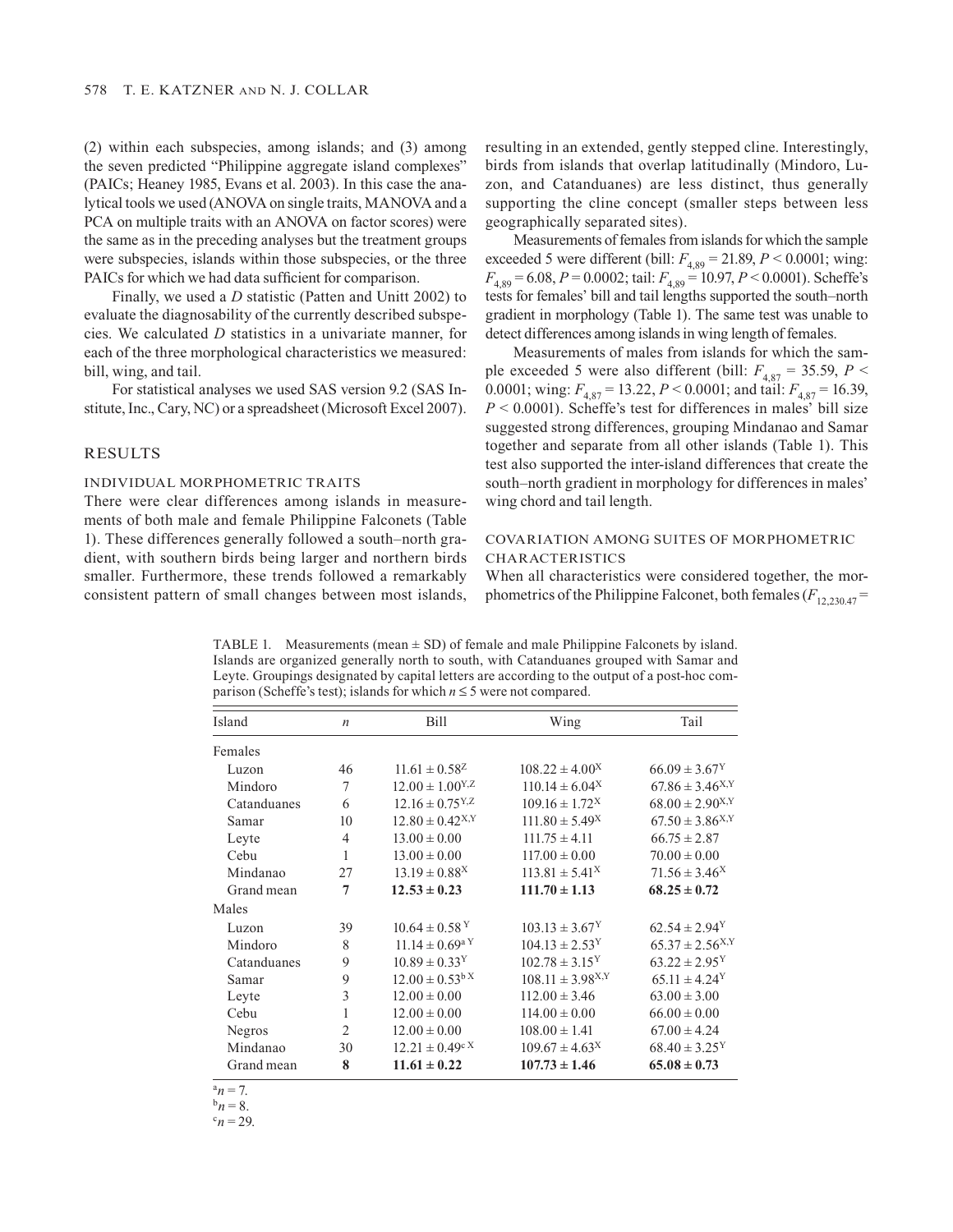7.03, *P* < 0.0001) and males ( $F_{12,225,18}$  = 11.88, *P* < 0.0001), differed by island.

Our PCA delineated relationships among correlated morphological variables. Scores for PCA factors 1 and 2 clearly demonstrated the south–north gradient in morphometrics, for both females (Fig. 1a, 2) and males (Fig. 1b, 2). Principal component 1 (PC1) accounted for 67.8% of the variability in the data for females and for 73.2% of the variability in those for males. This factor was composed of roughly equal contributions by each of the three variables, whose variances were, by and large, positively correlated with each other (Table 2).

Analysis of variance suggested that for females PC1 varied strongly by island  $(F_{4,89} = 21.26, P < 0.0001)$ . The Scheffe's test found no difference in factor scores from Mindanao and Samar and among Samar, Catanduanes, Mindoro, and Luzon, indicating a lack of distinct groupings among islands.

PC1 for males also varied strongly by island  $(F_{4,87} = 36.93,$ *P* < 0.0001), and males from different islands were grouped more distinctly than were females. There were no differences between Mindanao and Samar, Samar and Mindoro, and Mindoro, Catanduanes, and Luzon.

### Differentiation among subspecies and PAIC regions

Analyses of morphology of Philippine Falconet specimens showed consistent and strong (>75%; e.g., Amadon 1949, Mayr 1969) differences between the two putative subspecies that meet a high level of statistical differentiation. Univariate analyses

| TABLE 2. Patterns of factors from prin-     |
|---------------------------------------------|
| cipal components analysis of measurements   |
| of bill, wing, and tail of museum specimens |
| of the Philippine Falconet by sex.          |

|         | Factor 1 | Factor 2 |
|---------|----------|----------|
| Females |          |          |
| Bill    | 0.849    | $-0.254$ |
| Wing    | 0.76     | 0.630    |
| Tail    | 0.842    | $-0.315$ |
| Males   |          |          |
| Bill    | 0.853    | $-0.414$ |
| Wing    | 0.884    | $-0.103$ |
| Tail    | 0.830    | $-0.535$ |

detected differences in measurements for bill, tail, and wing between the two subspecies, in both males and females (*P* < 0.0001;  $df = 1.92$ ; *F* statistics varied with the test). MANOVA results provided additional support for this differentiation (females:  $F_{3,90}$  = 27.66, *P* < 0.0001; males: *F*3,88 = 53.98, *P* < 0.0001), as did analysis of factor scores (females:  $F_{1,92} = 66.94, P < 0.0001$ ; males:  $F_{1,90} =$ 121.97, *P* < 0.0001).

Confusingly, however, our analysis suggested inter-island variation *within* each subspecies, at a level of statistical significance (95%) similar to that observed between subspecies. There were no differences between males or females of *M. e. erythrogenys*, either with regard to univariate or our two



FIGURE 1. Plot of primary factor scores of a principal components analysis of measurements of bill, wing, and tail of (a) female, and (b) male Philippine Falconets. Islands are Lu = Luzon, Mr = Mindoro, Ca = Catanduanes, Cb = Cebu, Sa = Samar, Le = Leyte, and Mn = Mindanao.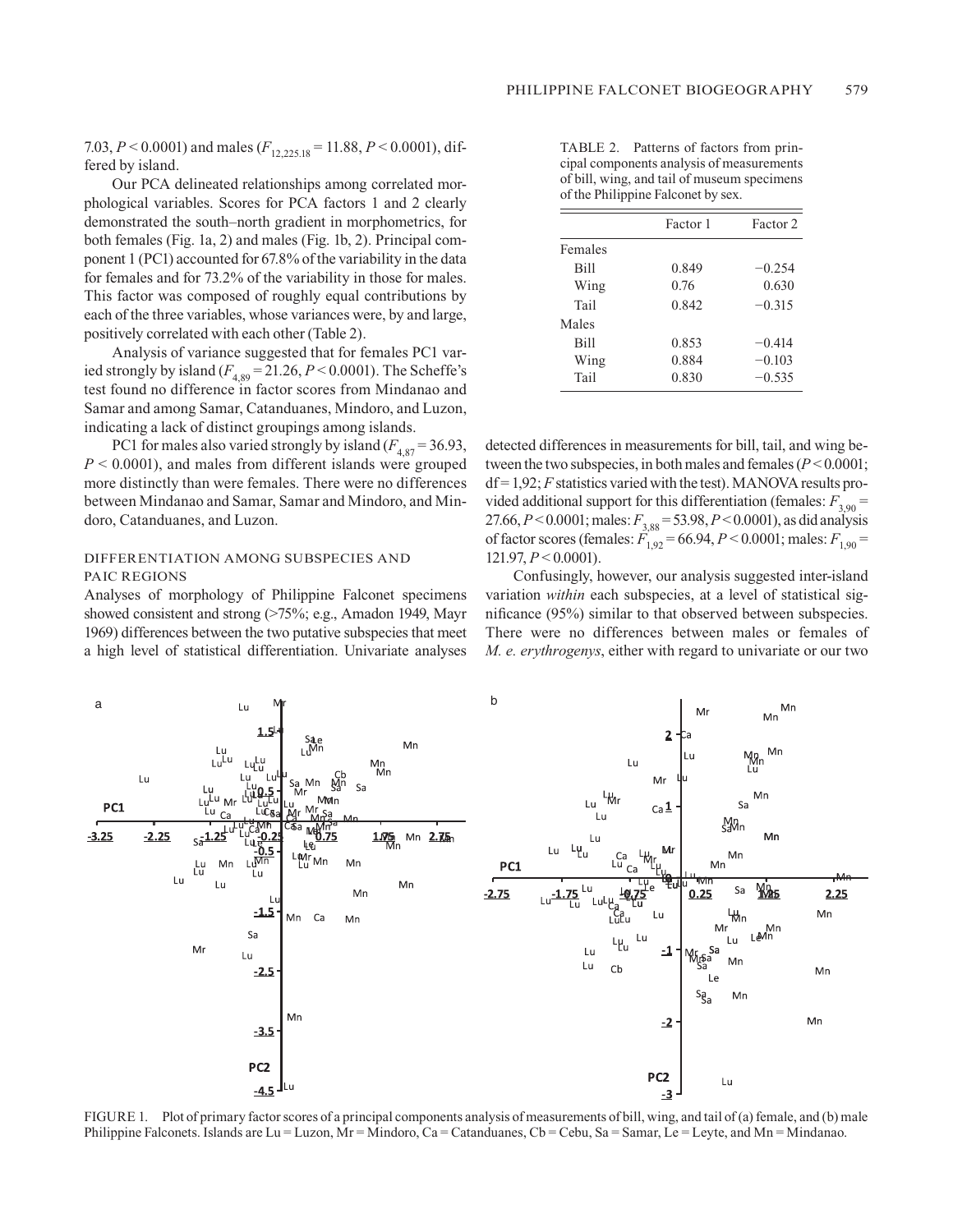

FIGURE 2. Mean factor scores and number of individuals measured, by island, for factor 1 from a principal components analysis of bill, tail and wing measurements of Philippine Falconets. Factor scores show the general south-to-north gradient in the species' size; only islands for which  $n \geq 5$  are included.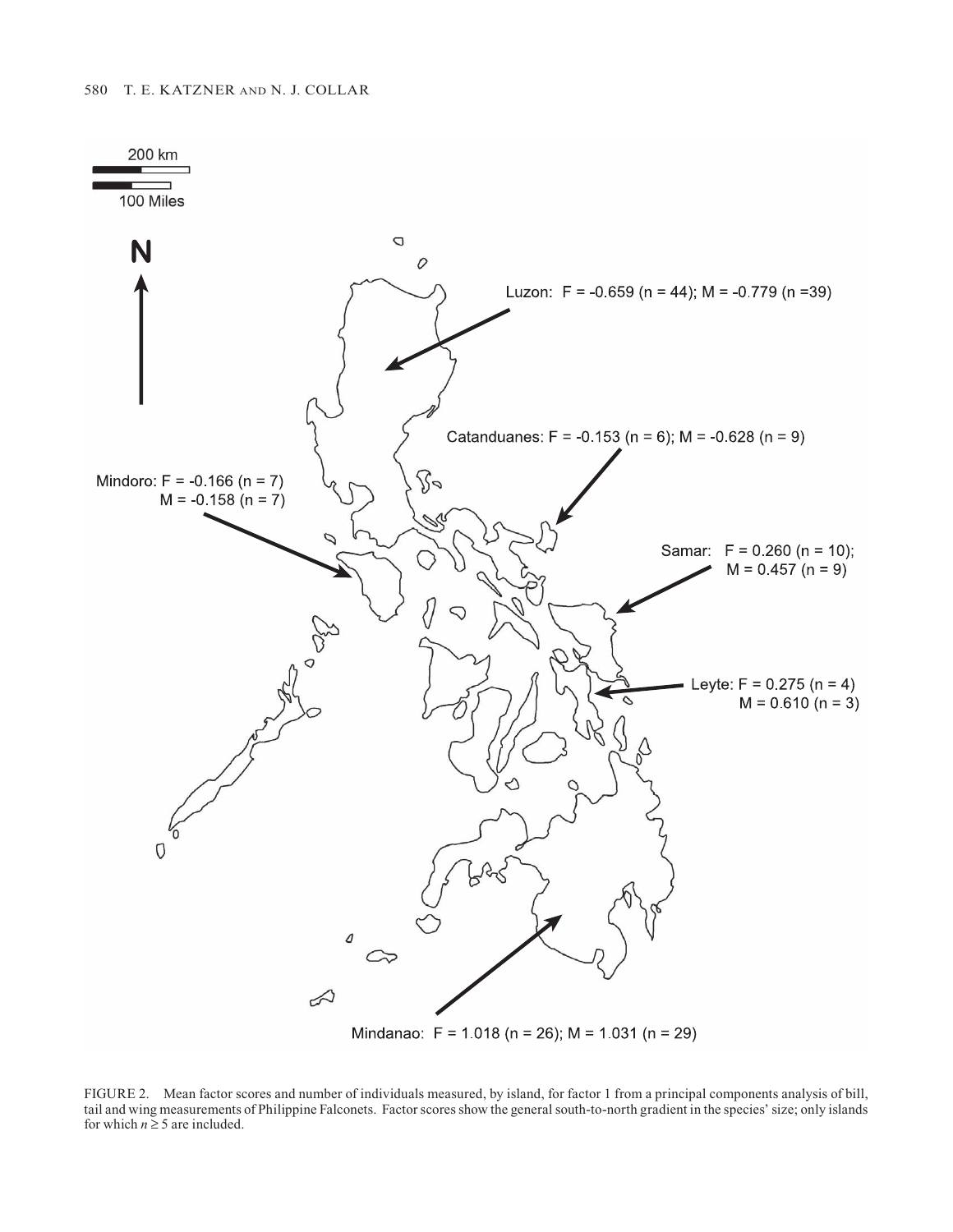multivariate analyses  $(P > 0.05)$ . However, males and females of *M. e. meridionalis* from different islands were morphologically different. For females, this was driven by substantial differences in tail measurements  $(F_{1,34} = 10.38, P < 0.0028)$ . Our multivariate analyses supported this interpretation (MANOVA:  $F_{3,32} = 3.71, P \le 0.0213$ ; ANOVA, PC1:  $F_{1,34} =$ 5.03, *P* < 0.0315). Males showed similar trends in differences in tail measurements  $(F_{1,35} = 10.87, P < 0.0023)$ , which were also supported by our multivariate analyses (MANOVA: *F*<sub>3,33</sub> = 4.02, *P* < 0.0152; ANOVA, PC1: *F*<sub>1,35</sub> = 7.58, *p* < 0.0093).

Given the degree of differentiation within each subspecies, it is therefore not surprising that results of tests for differences among PAIC regions were similar to those for inter-island differences. Univariate analyses detected differences in measurements of bill, tail, and wing between the three PAIC regions for which samples exceeded five, for both males and females ( $P < 0.0001$ ; df = 2,95 [females], 2,92 [males]; *F* statistics varied with the test). MANOVA results provided additional support for this differentiation (females:  $F_{6,186} = 12.72, P < 0.0001$ ; males:  $F_{6,180} = 20.09, P < 0.0001$ ), as did analysis of factor scores (females:  $F_{2.95} = 34.46$ ,  $P <$ 0.0001; males:  $F_{2,92} = 70.21, P \le 0.0001$ .

Finally, our tests for diagnosability provided further corroboration that there is limited differentiation between currently proposed subspecies. Values of *D* were strongly negative (indicating that populations are not diagnosable), with the highest values being for bill measurements in both females ( $D_{e,m} = -0.75$ ,  $D_{m,e} = -0.90$ ) and males ( $D_{e,m} = -0.45$ ,  $D_{\text{m,e}} = -0.22$ ). Values for wing and tail were higher, for both females (wing:  $D_{e,m} = -8.75$ ,  $D_{m,e} = -10.88$ ; tail:  $D_{e,m} = -7.37$ ,  $D_{\text{m,e}} = -8.31$ ) and males (wing:  $D_{\text{e,m}} = -5.13, D_{\text{m,e}} = -6.89$ ; tail:  $D_{\text{e,m}}$  = –5.77,  $D_{\text{m.e}}$  = –6.75).

# DISCUSSION

We observed small directional and progressive changes in morphology in discontinuous but adjacent populations of the Philippine Falconet. Specifically, birds on southern Philippine islands were significantly larger than birds on more northern islands. However, statistical tests failed to distinguish between birds on geographically neighboring islands, suggesting an overall size gradient that we verified by examination of each morphological trait. While we were able to differentiate between subspecies with statistical analyses of morphometrics, statistically significant differences in morphology also existed within the putative subspecies, and the subspecies were not diagnosable by a nonstatistical test following a "75% rule of overlap" (as described in Patten and Unitt 2002).

Although the trends we observed may be confusing with regard to current taxonomic status, they are concordant with those predicted by hypothesized PAICs, i.e., a classical Wallacean biogeographical explanation suggesting that only those

islands currently separated by shallow water were aggregated in the Pleistocene (Heaney 1985, Evans et al. 2003). PAICinduced patterns may therefore explain the less distinct differences between birds from geographically closer islands (especially, for example, Catanduanes, Luzon, and Mindoro, which overlap latitudinally and a drop in sea level may have joined (e.g., Fig. 1 in Evans et al. 2003), resulting in gene flow between populations. Such differences likely do not rise to the level of subspecific status, since larger aggregates are not diagnosable.

In spite of the concordance we observed with PAIC patterns, the stepped cline we observed appears to be previously unrecorded for a tropical bird species with a relatively constrained geographical range (here 6–18º N). A casualty of this finding is the taxon *meridionalis*. Our statistical analyses largely undermine the taxonomic viability of this subspecies, with the range defined previously (e.g., Dickinson et al. 1991, Kennedy et al. 2000). This conclusion is further supported by our evaluation of diagnosability of this subspecies (Patten and Unitt 2002). In essence our analyses suggest that the variability around mean measurements (Table 1) is sufficiently extensive within the insular subpopulations we sampled that none of the birds on any island can be easily distinguished taxonomically.

Recent work with other Philippine birds shows the complexity of patterns of diversity and evolution within species and across islands (e.g., Sheldon et al. 2009, Lim et al. 2010, Moyle et al. 2011). These studies with genetic markers showed exceptional degrees of endemism in Philippine birds and an unusual level of distinctness from mainland and other island populations scaled to time since colonization. Without complementary genetic information, the stepped cline in morphology of the Philippine Falconet is difficult to explain. It is too consistent to be attributable to the random processes of genetic drift. However, it seems equally unlikely to indicate selective pressure for reduction in size with increasing latitude. Such a trend contradicts Bergmann's rule, although the rule's effects on body size are unlikely within so narrow a tropical latitudinal range. Furthermore, there is no obvious link between size of bird and size of island, which (since smaller islands may possess fewer competitors and predators) might otherwise explain size variation in terms of niche width and predation pressure. An effect of elevation, if southern birds are confined to mountain peaks and northern birds to lowlands, is unlikely because such a distribution has not been noted in the fairly extensive literature on Philippine birds.

The Philippine Falconet is the easternmost representative of *Microhierax*; its closest relative, geographically and (on morphological grounds probably also) phylogenetically, is the White-fronted Falconet (*M. latifrons*) of northern Borneo. The absence of the Philippine Falconet from Palawan and neighboring islands suggests that the invading ancestors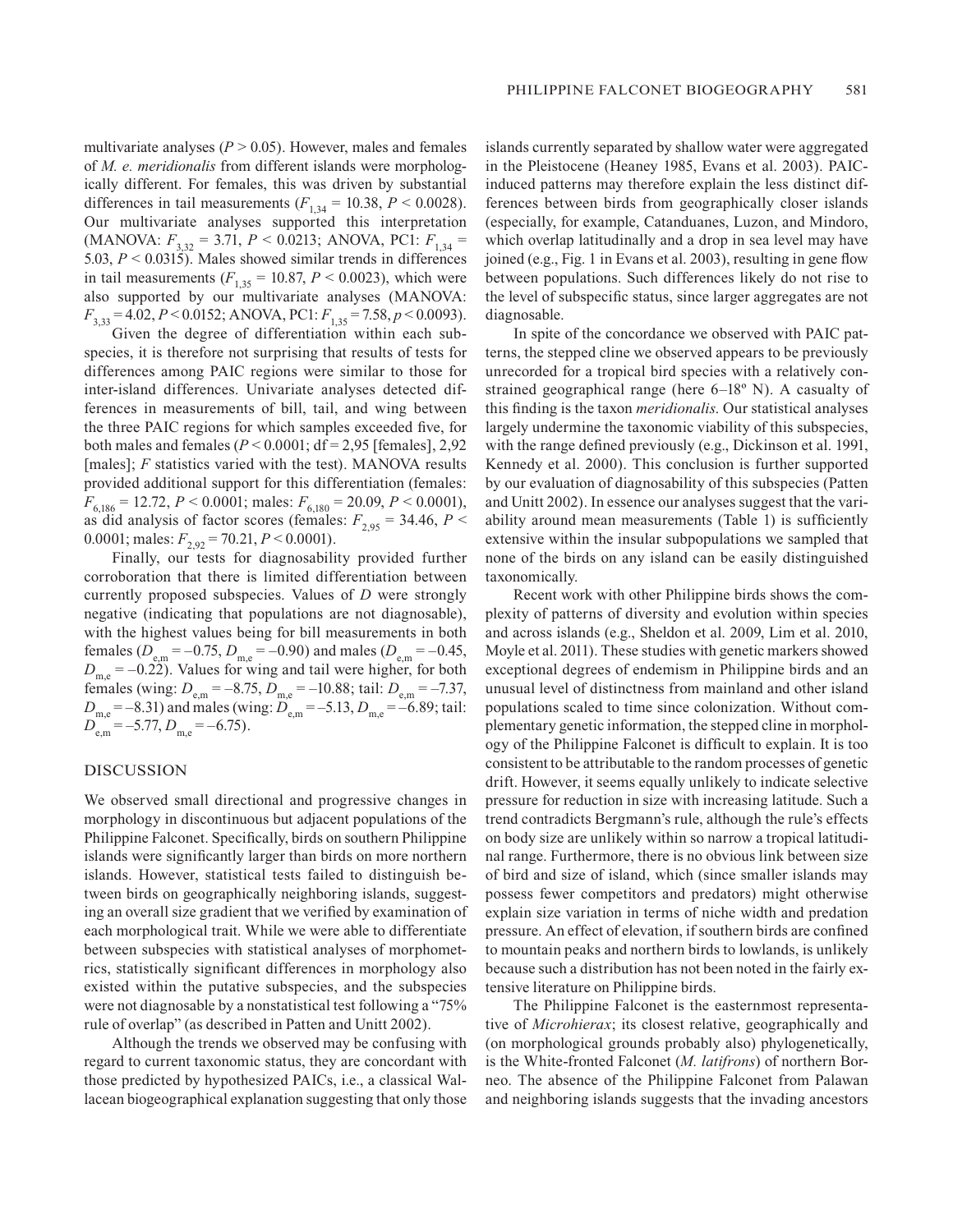of *M. erythrogenys* may have followed the line of the Sulu Islands to Mindanao, then progressed north through Leyte, Samar, and tiny Calicoan to reach Luzon. Over roughly the same time scale they could also have spread west from Leyte to Bohol, Cebu, Negros, and Panay, and colonized Mindoro from Panay or southern Luzon.

One novel, but admittedly speculative, possible explanation of this pattern combines the likely circumstances of colonization of the Philippines by *Microhierax* with the pronounced reverse sexual dimorphism of the Falconidae. If the colonization process was driven by internal population pressures forcing dispersal, one would expect the dispersers to be less dominant individuals. Moreover, the pronounced sexual size dimorphism in falcons is thought to be the result of selection among females for competitive ability and hence larger size, and of selection among males, as sole providers of food to the nest, for agility and hence smaller size (White et al. 1994). If this explanation is accurate, it is plausible that females forced to disperse would have been smaller individuals. Males forced to disperse would not necessarily differ in size, since males that dispersed to find mates might be larger (females might select smaller, more agile males), but males forced by other males to disperse might be smaller (larger males might dominate them). Thus the displacement of incrementally smaller females from one island to the next, only partly tempered by neutral selection for size of males, could have produced and maintained the pattern of microevolutionary divergence in morphometrics we observed.

Evolution of this pattern requires only that dispersal not be immediate and that dominance hierarchies not be agerelated. This is plausible for a small tropical raptor without an extended pre-adult life stage. There are a number of ways for this hypothesis of internal population pressure driving the development of a stepped cline in morphology to be tested. One method may be concurrent telemetry and morphological studies to evaluate differential dispersal of hatch-year falconets of known size. Another approach may be to use genetic evidence to evaluate molecular clocks, divergence, and age of colonizers (Woltmann et al. 2012).

Regardless of the mechanism, however, since Huxley (1938, 1939 in Salomon 2002) proposed the concept of the stepped cline evidence for this pattern has rarely been found. Our analysis suggests such a pattern and should encourage others to look for similar trends in populations of other, similarly labile and diverse tropical species. A limitation of our study is that it is focused exclusively on morphology. However, recent research has highlighted the value of combining morphological and genetic studies with knowledge of aggregations of islands in clarifying phylogeography (Jones and Kennedy 2008). Most previous work on avian island phylogeography in the Philippines has focused on passerines. Our morphological studies suggest that nonpasserine genera such as *Microhierax* may also be fruitful for future genetic studies.

#### ACKNOWLEDGMENTS

We thank Paul Sweet (AMNH), Robert Prys-Jones (BMNH), Steve Rogers (CM), Jean Woods (DMNH), Jeremiah Trimble (MCZ), Eric Pasquet (MNHN), Lourdes Alvarez (PNM), and James Dean (USNM), who allowed access to the bird specimens in their care. Markus Lagerqvist permitted use of his recent record from Panay. Adam Duerr, Maria Wheeler, Claire Spottiswoode, J. Ignacio Areta, and several anonymous reviewers made helpful comments on earlier versions of the manuscript, and Tricia Miller assisted with the figure.

### LITERATURE CITED

- Amadon, D. 1949. The seventy-five percent rule for subspecies. Condor 51:250–258.
- Catibog-Sinha, C. C., and L. R. Heaney. 2006. Philippine biodiversity, principles and practice. Haribon Foundation, Manila.
- Clark, W. S. 1994. Philippine Falconet *Microhierax erythrogenys*, p. 256. In J. del Hoyo, A. Elliott, and J. Sargatal [EDS.], Handbook of the birds of the world, vol 2. Lynx Edicions, Barcelona.
- Clements, J. F. 2007. The Clements checklist of birds of the world, 6th ed. Comstock, Ithaca, NY.
- Collar, N. J. 2007. Philippine bird taxonomy and conservation: a commentary on Peterson (2006). Bird Conservation International 17:103–113.
- DICKINSON, E. C. [ED.]. 2003. The Howard and Moore complete checklist of the birds of the world, 3rd ed. Christopher Helm, London.
- Dickinson, E. C., R. S. Kennedy, and K. C. Parkes. 1991. The birds of the Philippines: an annotated check-list. British Ornithologists' Union (Check-list 12), Tring, UK.
- Evans, B. J., R. M. Brown, J. A. McGuire, J. Supriatna, N. Andayani, A. Diesmos, D. Iskandar, D. J. Melnick and D. C. Cannatella. 2003. Phylogenetics of fanged frogs: testing biogeographical hypotheses at the interface of the Asian and Australian faunal zones. Systematic Biology 52:794–819.
- Ferguson-Lees, J., and D. A. Christie. 2001. Raptors of the world. Christopher Helm, London.
- Heaney, L. R. 1985. Zoogeographic evidence for middle and late Pleistocene land bridges to the Philippine Islands. Modern Quaternary Research in Southeast Asia 9:127–165.
- JONES, A. W., AND R. S. KENNEDY. 2008. Plumage convergence and evolutionary history of the Island Thrush in the Philippines. Condor 110: 35–44.
- Kennedy, R. S., P. C. Gonzales, E. C. Dickinson, H. C. Miranda and T. H. Fisher. 2000. A guide to the birds of the Philippines. Oxford University Press, Oxford, UK.
- Lim, H. C., F. Zou, S. S. Taylor, B. D. Marks, R. G. Moyle, G. Voelker and F. H. Sheldon. 2010. Phylogeny of magpierobins and shamas (Aves: Turdidae: *Copsychus* and *Trichixos*): implications for island biogeography in Southeast Asia. Journal of Biogeography 37:1894–1906.
- Lohman, D. J., K. K. Ingram, D. M. Prawiradilaga, K. Winker, F. H. Sheldon, R. G. Moyle, P. K. L. Ng, P. S. Ong, L. K. Wang, T. M. Braile, D. Astuti, and R. Meier. 2010. Cryptic genetic diversity in "widespread" Southeast Asian birds suggests that Philippine avian endemism is gravely underestimated. Biological Conservation 143: 1885–1890.
- Mayr, E. 1969. Principles of systematic zoology. McGraw-Hill, New York.
- McGregor, R. C. 1909–1910. A manual of Philippine birds. Bureau of Printing, Manila.
- Moyle, R. G., S. S. Taylor, C. H. Oliveros, H. C. Lim, C. L. Haines, M. A. Rahman, and F. H. Sheldon. 2011. Diversification of an endemic southeast Asian genus: phylogenetic relationships